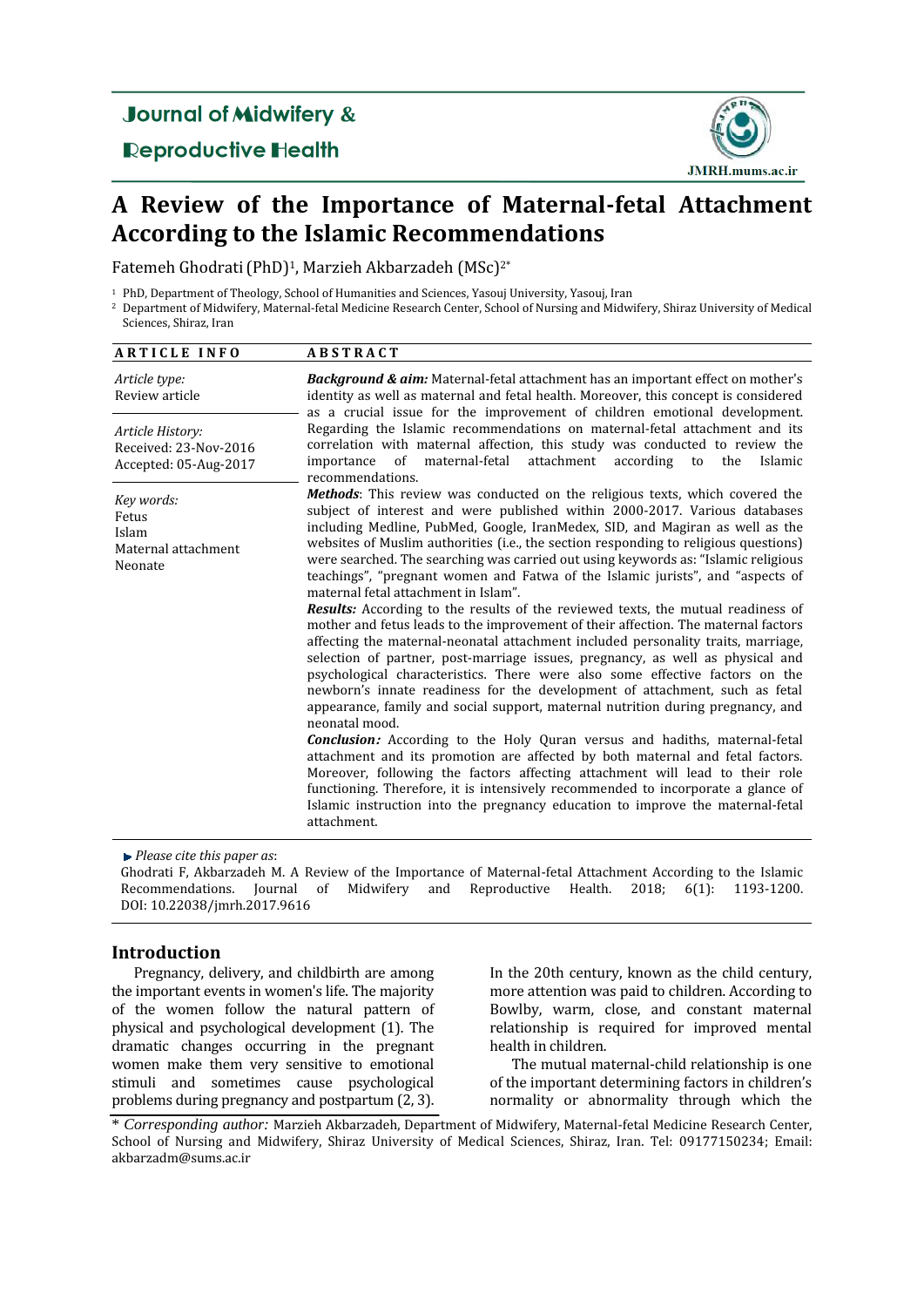physical, emotional, and psychological needs of the mothers and children would be fulfilled (4). Attachment is the lasting emotional bond between the mother and child, which can be considered as a unique and amazing phenomenon (5). There is evidence of growing attachment between the mother and fetus during pregnancy, which is reflected in maternal behaviors.

Maternal affection (within pregnancy) can cause postpartum satisfaction (6, 7). Many researchers believe that the relationship between mother and child is established long before birth. Particularly, the last three months of pregnancy is the time the mother-child bond reaches its peak due to the fetal sensitivity (in the terms of emotional or physical aspect) to mother. Within this period, the fetus can hear and feel the mother's belly touch or massage. These behaviors will support the flourishment of maternal-fetal bond before birth (8).

Pillitteri stated (according to Moradi et al.) that the bond between mother and child can cause a favorable attachment and promote the children's cognitive, emotional, and social growth (9). The mother has an inevitable role in determining this bond. According to some studies, the maternal influence on determining the child's attachment is to the extent that even the mother's thinking about her attachment during pregnancy can predict the attachment behaviors in the infant during his/her first 12 months of life (10).

Attachment theory, originated in a study conducted by John Bowlby in psychology, was previously discussed and emphasized in legal doctrines and Islamic teachings. Several studies have been conducted on the effects of spiritual

experience and its impact on human character and his performance in various fields (11-18). Moreover, some studies have demonstrated the impact of culture (e.g., race, ethnicity, and religion) on the incidence of diseases and their treatment (19-22).

The Iranian culture is based on Islam. The original Islamic sources contain numerous strategies for nutrition, stress, pregnancy, couple's communication, sexual contact, as well as maternal-fetal and -neonatal attachment (23). However, limited number of studies have been conducted in this domain. With this background in mind, the present study aimed to investigate the importance of maternal-fetal attachment according to the Islamic recommendations.

## **Materials and Methods**

## *Study design*

This review study was conducted on the religious texts, which covered the subject of interest and published within 2000-2017. The texts included in the present study were obtained by searching some databases and search engines, such as Medline and Iran Medex, PubMed, SID, Magiran, and Google. The searching process was performed using the following keywords (in Persian and English): "importance of maternalfetal attachment", "importance of attachment in pregnancy", "maternal factors influencing the fetus attachment", "neonatal factors affecting the attachment", "verses and traditions about the importance of maternal-fetal attachment", "verses and traditions related to pregnancy and childbirth", and "lactation reward in Islam". The study design and the type of resources used in this study are illustrated in Figure 1.



 **Figure 1.** Number of the reviewed resources and study design

*J Midwifery Reprod Health. 2018; 6(1): 1193-1200. 1194*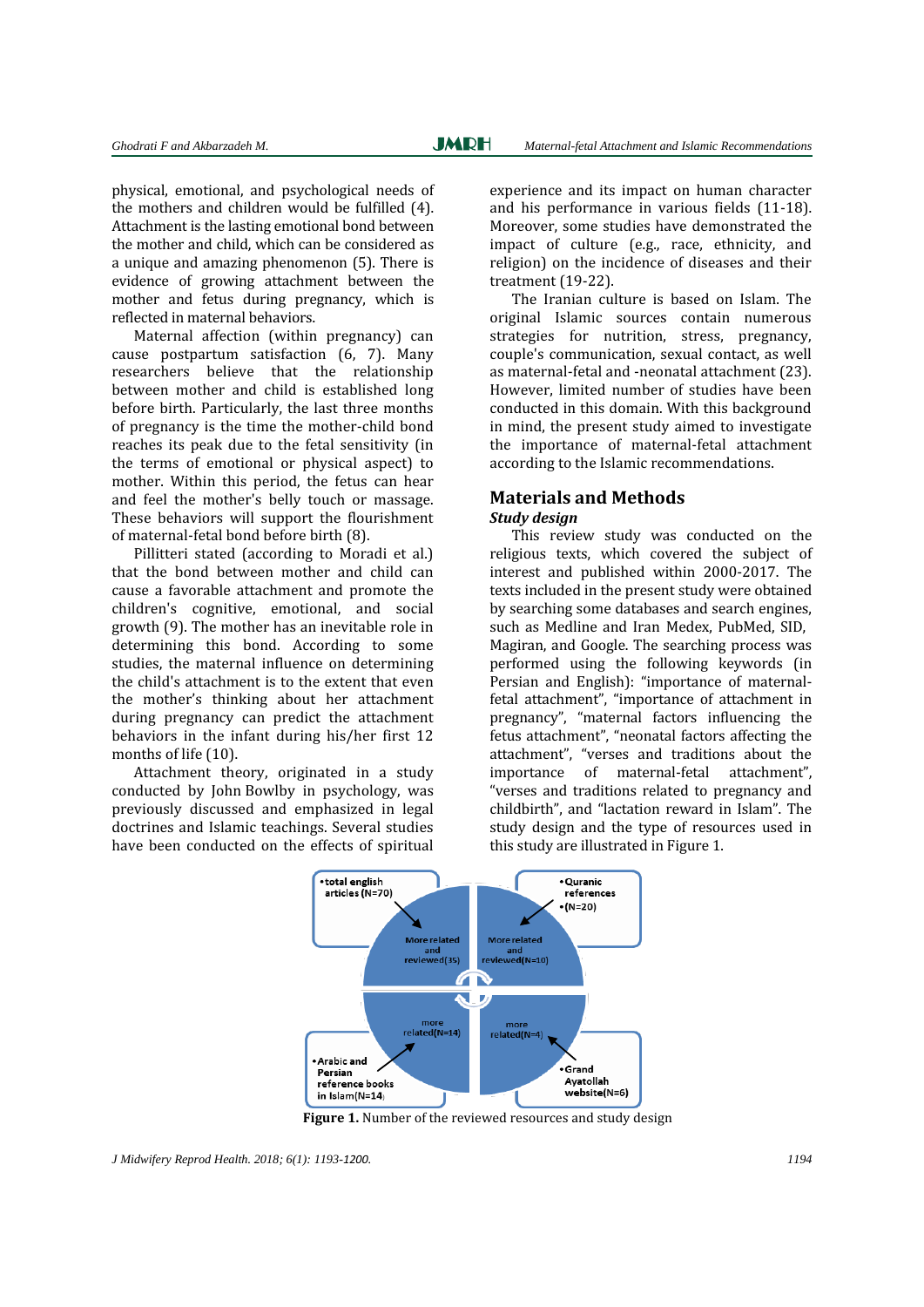## **Results**

Attachment is a primary need, which provides the necessary biological preparations in both mother and infant (24). On the other hand, the mothers should have some psychological features beside the biological preparation to fulfill their active role in the attachment process. According to the reviewed resources, preparation is a required issue for the accomplishment of the attachment (25). Based on the Islamic point of view, there are two main factors, namely infant and maternal factors, affecting the infant's character and his/her upbringing process. The maternal factors include the mother's personality features, marriage time factors, marriage partner selection, postmarriage factors, pregnancy, and finally physical and psychological features that are inherited before birth (Table 1).

## **A-Maternal factors**

## *Spouse's properties*

Marriage dates back to man's history on earth and is regarded as an important issue in all religions and schools. However, no school of thought or religion has cared about this issue as much as Islam. According to Islam, family foundation is the basis of family progress and development in all aspects of life; accordingly, the Islamic law contains some considerations in this regard.

A person's character is the first important criterion in selecting the marriage partner. The investigation of the criteria for choosing the right partner (according to Islam) revealed the suitable personality criteria directly affecting the child attachment and maternal-fetal relationship (25). That is the reason the selection of a mate has been emphasized in Islam and several traditions. According to Prophet Muhammad (PBUH), individuals' origin of happiness and misery must be sought in the mothers' womb (26).

Most of the features that people, by their nature and custom, look for in women include softheartiness, non-violence, and compassion (according to Islam). The mentioned features prepare a woman to play her motherhood role well and form her desired affection with the infant. The prophet said, "Marry kind and childbearing women as your increasing offspring is my honor over other prophets" (27). Additionally, Imam Sadiq(AS) stated, "Those who love their children will be under God's mercy" (28).

Mothers' compassion, kindness, good humor, cheerfulness, and forgiveness can lead to some results. These features help the mothers not only avoid the negative emotions rooted in insecure attachment, but also care about their child who is seeking help, which finally results in the enhancement of their involvement in child care. They also improve the child's adaptive behaviors providing the proper condition for his/her secure attachment (25-29). Mothers' role is superior to men; accordingly, the longterm association between the mother and child (weather inside or outside the womb) can be a good reason for this bond. The uterine conditions, such as blood and other chemical aspects, can intensively influence the embryo.

Imam Khomeini says, "Mother's influence on the child's morale is higher than that of the father; therefore, the mothers are the source of all happiness" (30, 31). The mentioned characteristics also assist the mothers to raise their tolerance threshold, which enable them to care about the crying child with no appealing look (25). On the other hand, the mother's anger and rejection hinder the child's attachment; mutually, the child's anger liability can reduce the child-mother attachment (32).

#### *Mental health in pregnancy*

The eager mothers may even face some challenges in early pregnancy, such as gradual

**Table 1.** Main factors affecting maternal-fetal attachment according to the Islamic recommendations

| <b>Factors associated with mother</b>        | Factors associated with fetus and neonate |
|----------------------------------------------|-------------------------------------------|
| -Spouse's properties                         | -Neonatal appearance                      |
| -Mental health in pregnancy                  | -Family and social support                |
| -Role of heredity and environment on mothers | -Islamic emphasis on maternal role        |
| -Mother's attitude toward pregnancy          | -Nutrition during pregnancy               |
| -Basics of conception                        | -Neonate's mood in attachment process     |

*1195 J Midwifery Reprod Health. 2018; 6(1): 1193-1200.*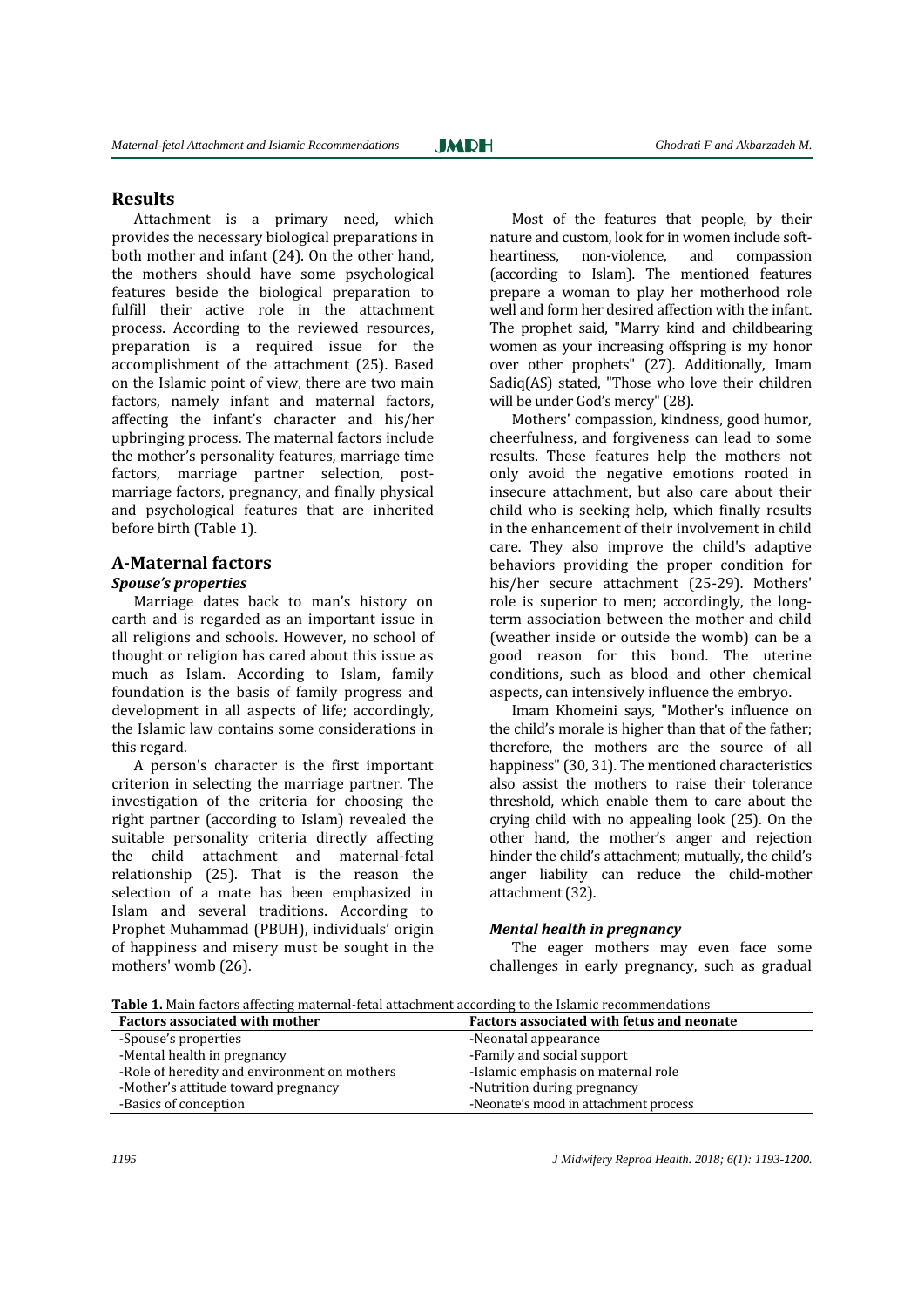pregnancy complications, labor thinking and its related complications, inevitable mother's duties, as well as concern about disease and birth defects. Regarding this, the husband's sympathy and cooperation are required for a better pregnancy acceptance (31). The prophet Muhammad (PBUH) said, "The best among you is the man who treats well with his wife, and I'm more well-behaved to my wife than you all" (33).

#### *Role of heredity and environment in mothers*

Mothers have two sorts of roles and impacts regarding the children. Considering the influence of heredity and environment, God in Surah Nuh (Verses 26 and 27) said (34), "*And Noah (supplicated) said, 'My lord, do not leave a single unbeliever upon the earth.* 

*Surely, if you leave him/her, he/she will mislead your worshipers."* Accordingly, Prophet Mohammad (PBUH) said, "Be careful about the generation and ethnicity in which you put your child (the wife you choose) because family foundation and heredity intensively affect children" (35). In addition, the Prophet said, "Avoid the fool women since their companionship is the exact disaster, and they just spoil their children." (36)

These characteristics of mother will accompany the child within pregnancy and lactation period. The mother can influence their children through lactation due to the blood and hereditary association between these pairs. During pregnancy, mother's thinking, behavior, sorrow, and joy can affect the infant. Imam Ali said (AS), "Choose the best nannies (nurse) for breastfeeding your child as you do well in selecting your marriage partner." (37)

#### *Mothers' attitude toward pregnancy*

Women's attitude toward pregnancy is a matter of fundamental importance. The signs of improper attitude (rejecting pregnancy) include negative belief about motherhood roles, mood fluctuations, neglecting fetal movements, and lack of readiness for his/her birth (38). These feelings may affect the fetus and cause an abnormal mood in the child. The present narratives increase the positive thinking about pregnancy. The importance of motherhood role and mystical reward of tolerating pregnancy hardships can give spiritual color to pregnancy.

The Holy Quran speaks of the mother, as if it is talking about a high official status. When the Quran discuss respecting the parents, honoring the mothers' dignity is mentioned separately. God in Surah Isra (Verse 23) said, "Your Lord decreed you to serve no one except him and be kind to your parents" (39). Accordingly, regarding the importance of mother's hugging her infant, God says,"On that day, you will see every one that suckles shall forsake her suckling, and every carrier shall miscarry, and…" (40, 42).

Today, rooming-in is under debate, and the issue of separating the child from her mother after birth and keeping them together in the same room has received attention. Close motherinfant contact, body touching, smelling, looking, and thinking about the infant lead to the secretion of prolactin and oxytocin. According to Imam Ja'far al-Sadiq (AS), a pregnant mother is rewarded as a person fighting for God's sake, and even the breastfeeding mothers dying during breastfeeding are regarded as a martyr (41).

#### *Basics of conception*

Attention to God is recommended at the time of conception. Moreover, the issues like the importance of time, place, parents' mental status at mating, and their diet are highlighted. Accordingly, there are several narratives in this regard (43, 44).

## **B-Fetal and neonatal factors**

#### *When is the baby's attachment pattern formed?*

Many theorists have assumed that maternalfetal and neonatal attachment originates from the early months of the life (45). Attachment is formed before birth and pregnancy (46). The infants are able to both recognize and respond to the ordinary emotions (e.g., love and hate) the same as subtle emotions. Therefore, this psychological attachment (between mother and child) is initiated during pregnancy.

The neonates are ready to perceive and respond to both sensory and environmental stimuli; moreover, this ability increases by time (47). Maternal-fetal interaction during pregnancy is essential for the development of permanent emotional bonds for the rest of life (48). According to the reviewed texts, the necessity of the infants' inherent readiness is under discussion. Imam Sadiq said (AS), "When a baby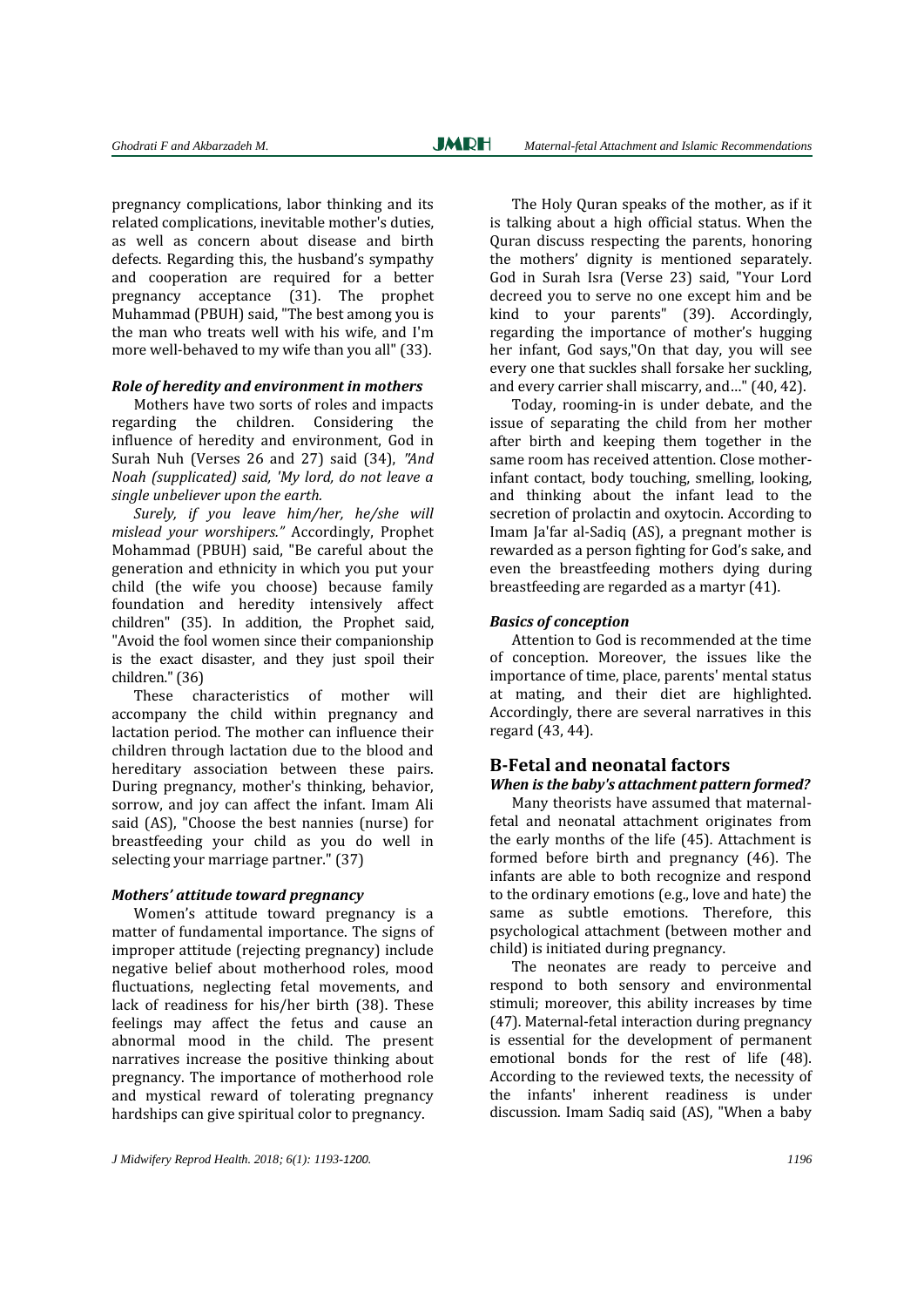**JMRH** 

is born, he/she whatever, "consistency" and "competent" He it is, to bring" (49). However, there are factors influencing the inherent readiness and moods of the infants, which are discussed below.

### *Infant appearance*

Infant appearance is one of the factors influencing maternal attachment. Such characteristics as gender, weight, shape, color, and presence or absence of abnormality are the factors affecting the relationship between the mother and newborn. When a mother interacts with her healthy child as he/she laughs, looks, smiles, and makes sounds, she would show increased responses (50). Accordingly, when the child is not ready (mentally and physically) to evoke his/her mother for mutual interaction, or cannot respond well to the environmental and maternal stimulation, the mother cannot form an emotional bond (25).

#### *Family and social support*

Family and social support is one of the important factors that intensively impress the mother-child attachment, maternal moods (e.g., maternal anxiety and depression), mother's mental states, as well as social and environmental factors (e.g., stress and lack of social support). Balbie has emphasized the paternal role as an emotional support for his wife. The violence between the couples can deteriorate the fathers' supportive and protective role and function (51). Some researchers also believe that maternal anxiety and depression during pregnancy can disturb the fetal attachment and reduce the mothers' abilities in role functioning (52).

#### *Nutrition during pregnancy*

Islam has emphasized the importance of maternal nutrition during pregnancy. Maternal nutrition affects the fetal growth since the fetus directly feeds from the mother's body. According to a hadith from Imam Sadeq (AS), the embryo's food is provided by his mother's food and drink (49).

## *Neonate's mood in attachment process*

Some infants cry a lot; therefore, they need more attention in comparison to their peers. Researchers have implied the infant's mood as the most important factor in child's attachment (53). When the mother cannot calm the child down (because of child's physical impairment or distemper), her self-esteem and competence will be impressed negatively. In this regard, the female feels that she may not be the ideal mother for her child. The persistence of infant's distemper would negatively affect the childmother attachment.

Our holy Prophet required the pregnant women to eat more dates to have an "easy baby" with more patience, who is less prone to irritability. This trait in the infant would facilitate a better attachment process (25). If the infant has a congenital defect or defects, attachment can be more difficult to establish because families must pass a hard stage, and they may feel guilty in this regard (54).

So, in this condition may be child is not ready (mentally and physically) for maternal interaction, or cannot respond well to the environmental and maternal stimulations and besides the mother cannot form an emotional bond; therefore, she does not meet her needs, and a negative internal model will emerge in the infant.

The infants do not consider themselves as worthy and valuable; moreover, they even do not rely on their nurses as safe references. Consequently, if they receive a negative, insufficient, and unstable care, they may feel insecure (55). Maternal-fetal attachment is the basis of future affections. Therefore,

The lack of formation of maternal-fetal attachment during pregnancy can alarm us about an undesired person's attachment and communications in the future life (56). In the Quran verses and hadiths, accepting the mother's breast (or rejecting her breast) by Prophet Moses can indicate the infants' ability to recognize his/her mother's smell. In this regard, one of the primary abilities of the neonates is the identification of their mothers (57).

One of the limitations of this study was the lack of sufficient studies focusing on maternalfetal attachment according to the Islamic recommendations, which removed the possibility of generalizing and comparing the results with those of the other papers. Furthermore, there was not enough studies on the recommendations of Islam in medical research. The future studies are suggested to integrate the recommendations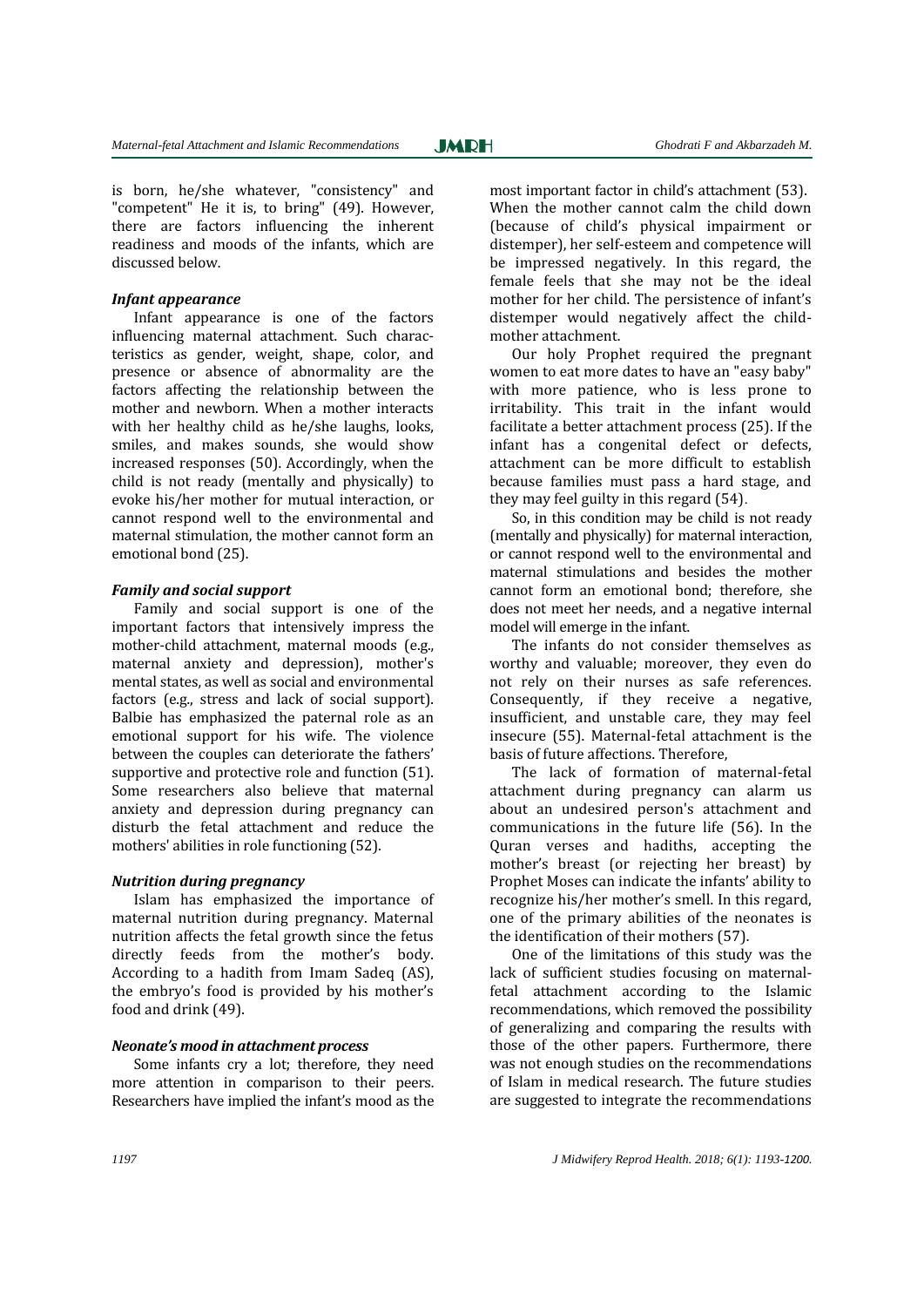**JMRH** 

of this research into educational programs and workshops and investigate their effects on teaching and learning of pregnant women during pregnancy, labor, and postpartum stages.

## **Conclusion**

Emotional reactions suggest a complex process called mother-infant attachment that plays a fundamental role in the infants' growth and development. According to the Islamic perspectives, we must consider the importance of personality traits (e.g., kindness and softheartiness), healthy family history, maternal heredity and environment, woman's attitude about her role functioning as a mother and wife, maternal physical and mental relaxation, and finally conception conditions in the development of maternal-fetal attachment. Moreover, fetal and neonatal factors, including physical appearance, family support, maternal nutrition during pregnancy, and the infants' mood, can intensively impress the newborns' innate readiness for the establishment of such attachment. The mentioned features lead to a better role functioning in the attachment process. Therefore, it is suggested to include the Islamic educational programs in the prenatal care to improve maternal-fetal attachment.

### **Acknowledgements**

The authors would like to thank Shiraz University of Medical Sciences, Shiraz, Iran. We also appreciate Clinical Research Development Center of Nemazee Hospital Shiraz, Iran, and Dr. Nasrin Shokrpour for editorial assistance.

## **Conflicts of interest**

The authors declare no conflicts of interest.

### **References**

- 1. Zadeh MA, Khajehei M, Sharif F, Hadzic M. Highrisk pregnancy: effects on postpartum depression and anxiety. British Journal of Midwifery. 2012; 20(2):104-113.
- 2. Toosi M, Akbarzadeh M, Sharif F, Zare N. The reduction of anxiety and improved maternal attachment to fetuses and neonates by relaxation training in primigravida women. Women's Health Bulletin. 2014; 1(1):e18968.
- 3. Toosi M, Akbarzadeh M, Zare N, Sharif F. Effect of attachment training on anxiety and attachment behaviors of first-time mothers. Journal of Hayat.

2011; 17(3):69-79 (Persian).

- 4. Laxton-Kane M, Slade P. The role of maternal prenatal attachment in a woman's experience of pregnancy and implications for the process of care. Journal of Reproductive and Infant Psychology. 2002; 20(4):253-266.
- 5. Solchany JE. Promoting maternal mental health during pregnancy. 1st ed. New York: Nursing Child Assessment Satellite Training; 2001. P. 289-295.
- 6. [Ustunsoz A,](http://www.ncbi.nlm.nih.gov/pubmed?term=%22Ustunsoz%20A%22%5BAuthor%5D) [Guvenc G,](http://www.ncbi.nlm.nih.gov/pubmed?term=%22Guvenc%20G%22%5BAuthor%5D) [Akyuz A,](http://www.ncbi.nlm.nih.gov/pubmed?term=%22Akyuz%20A%22%5BAuthor%5D) [Oflaz F.](http://www.ncbi.nlm.nih.gov/pubmed?term=%22Oflaz%20F%22%5BAuthor%5D)  Comparison of maternal-and paternal-fetal attachment in Turkish couples. [Midwifery.](http://www.ncbi.nlm.nih.gov/pubmed?term=Comparison%20of%20maternal%20and%20paternal-fetal%20attachment%20in%20Turkish%20couples##) 2010; 26(2):e1-e9.
- 7. Akbarzadeh M, Rafiee B, Asadi N, Zare N. Comparative effect of attachment and relaxation training onperception of fetal movement and mother's anxiety in primiparous women: a randomized controlled study. Trends in Medical Research. 2016; 11(2):62-68.
- 8. Mikhail MS, Freda MC, Merkatz RB, Polizzotto R, Mazloom E, Merkatz IR. The effect of fetal movement counting on maternal attachment to fetus. American Journal of Obstetrics and Gynecology. 1991; 165(4):988-991.
- 9. Moradi Z, Akbarzadeh M, Moradi P, Toosi M, Hadianfard MJ. The effect of acupressure at GB-21 and SP-6 acupoints on anxiety level and maternalfetal attachment in primiparous women: a randomized controlled clinical trial. Nursing and Midwifery Studies. 2014; 3(3):e19948.
- 10. Fonagy P, Steele H, Steele M. Maternal representations of attachment during pregnancy predict the organization of infant mother attachment at one year of age. Child Development. 1991; 62(5):891-905.
- 11. Dalmid SG, Robertson B, Carrion MM, Thompso W, Erskin N, Scrugg N, et al. Spirituality, religiousness, psychosocial factors, and maternalinfant outcomes in Latina mother. Southern Online Journal of Nursing Research. 2010; 10(3):12.
- 12. Boelens PA, Reeves RR, Replogle WH, Koenig HG. The effect of prayer on depression and anxiety: maintenance of positive influence one year after prayer intervention. The International Journal of Psychiatry in Medicine. 2012; 43(1):85-98.
- 13. Park CL, Edmondson D, Hale-Smith A, Blank TO. Religiousness/spirituality and health behaviors in younger adult cancer survivors: does faith promote a healthier lifestyle? Journal of Behavioral Medicine. 2009; 32(6):582-591.
- 14. Cohen D, Yoon DP, Johnstone B. Differentiating the impact of spiritual experiences, religious practices, and congregational support on the mental health of individuals with heterogeneous medical disorders. The International Journal for the Psychology of Religion. 2009; 19(2):121-138.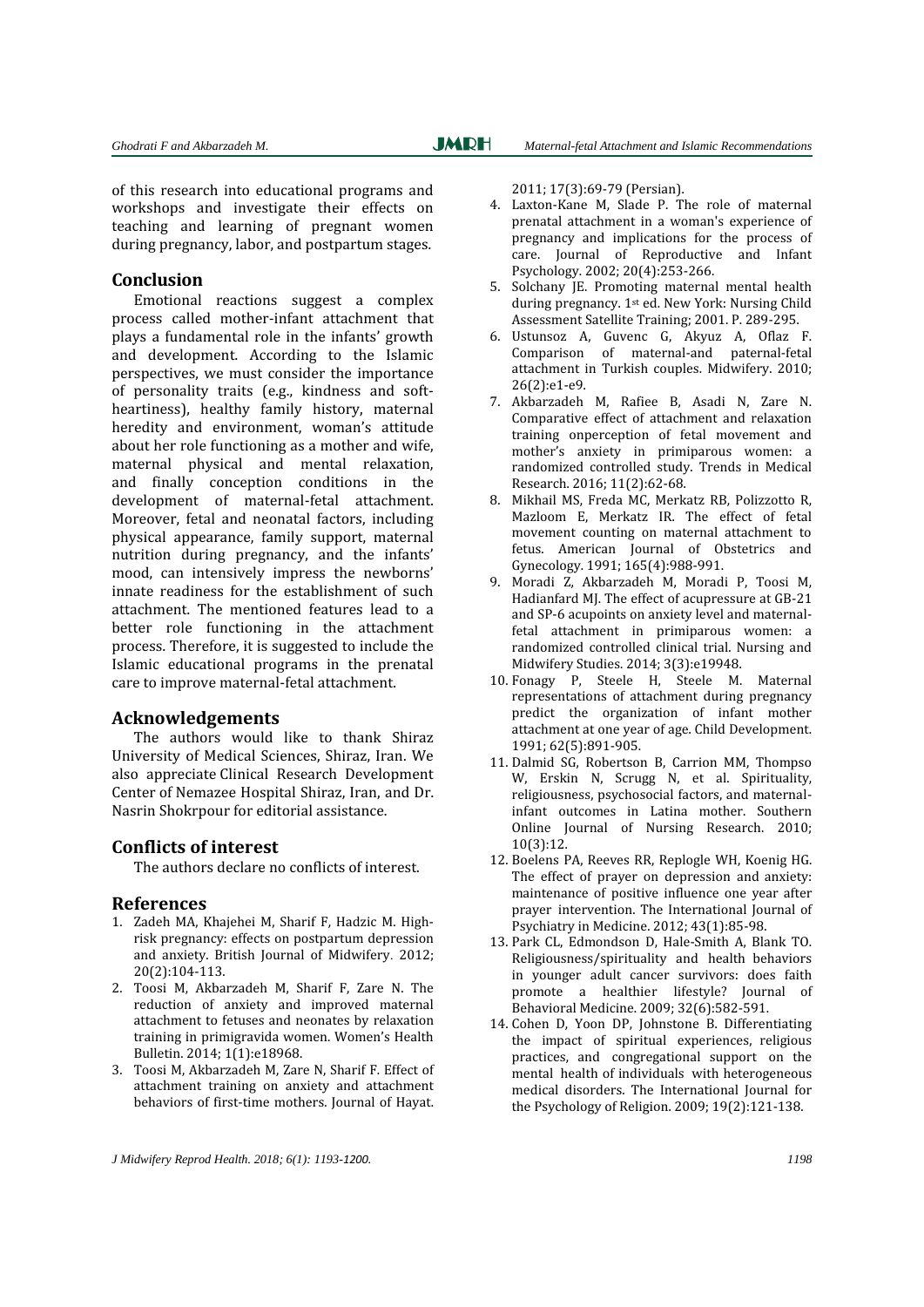- 15. Campbell JD, Yoon DP, Johnstone B. Determining relationships between physical health and spiritual experience, religious practices, and congregational support in a heterogeneous medical sample. Journal of Religion and Health. 2010; 49(1):3-17.
- 16. Mann JR, McKeown RE, Bacon J, Vesselinov R, Bush F. Do antenatal religious and spiritual factors impact the risk of postpartum depressive symptoms? Journal of Women's Health. 2008; 17(5):745-755.
- 17. Hefti R. Integrating religion and spirituality into mental health care, psychiatry and psychotherapy. Religions. 2011; 2(4):611-627.
- 18. Da Costa D, Dritsa M, Verreault N, Balaa C, Kudzman J, Khalifé S. Sleep problems and depressed mood negatively impact health-related quality of life during pregnancy. Archives of Women's Mental Health. 2010; 13(3):249-257.
- 19. Akbarzadeh M, Mokhtaryan T, Amooee S, Moshfeghy Z, Zare N. Investigation of the effect of religious doctrines on religious knowledge and attitude and postpartum blues in primiparous women. Iranian Journal of Nursing and Midwifery Research. 2015; 20(5):570.
- 20. Ghodrati F, Mokhtariyan T, Akbarzadeh M. Islamic-based preventive strategies for postpartum blues. Scholars Journal of Applied Medical Sciences. 2016; 4(3E):954-958.
- 21. Jobson L. Drawing current posttraumatic stress disorder models into the cultural sphere: The development of the 'threat to the conceptual self 'model. Clinical Psychology Review. 2009; 29(4):368-681.
- 22. Jobson L, Moradi AR, Rahimi-Movaghar V, Conway MA, Dalgleish T. Culture and the remembering of trauma. Clinical Psychological Science. 2014; 2(6):696-713.
- 23. Haghighat F, Moradi A, Mazaheri M, Hantoushzade S, Allahyari A, Pasandide A. The effect of Iranian-Islamic mindful motherhood training on maternal-fetal attachmen. Iran Journal of Nursing. 2015; 27(92):33-43.
- 24. Bowlby J. The nature of the child's tie to his mother. The International Journal of Psycho-Analysis. 1958; 39:350.
- 25. Agha-Jani Koupai MS, Ahmadi MR, Naroui R. Factors of the formation and evolution of attachment in children based on Islamic sources. Islamic Research Journal of Women and Family. 2014; 2(3):13-43 (Persian).
- 26. Haghi IM. "Al Bayan" the interpretation of the Quran. Beirut, Lebanon: Dar Al-Feker; 1999. P. 104.
- 27. Kulayni M. Usul al-Kafi. Qom: Dar Al-Hadith Publisher; 2008. P. 156-157 (Persian).
- 28. Al-Amili AḤ. [Wasael ush-Shia](https://en.wikipedia.org/wiki/Wasael_ush-Shia) (Wasa'il ush-Shi'a). Beirut: Dar Al-Feker; 1983.

29. Shirazi M. [Tafsir nemooneh](http://makarem.ir/biography/?lid=1) (Commentary on the Quran). 3rd ed. Tehran: Printing and Publishing Daralktb Islamiyah; 1982 (Persian).

**JMRH** 

- 30. Khomeini R. Women from the viewpoint. Tehran: Printing and Publishing Daralktb Islamiyah; 2017 (Persian).
- 31. Akbarzadeh M. Psychological aspects of pregnancy and childbirth. 1st ed. Shiraz: Persepolis & Qashqai Publications; 2006 (Persian).
- 32. McElwain NL, Holland AS, Engle JM, Wong MS. Child anger proneness moderates associations between child-mother attachment security and child behavior with mothers at 33 months. Journal of Family Psychology. 2012; 26(1):76-86.
- 33. Kulayni M. Usul al-Kafi. Qom: Dar Al-Hadith Publisher; 2008. P. 122 (Persian).
- 34. Gomshai A. The Holy Quran. Qom: Sarmayeh Press; 2001. Surah 71, Versa: 26-27.
- 35. Khalili AJ, Nahj Alfsahh. Trans: Payandeh AG. Tehran: The Javidan Publications; 1945. P. 266 (Persian).
- 36. 36. Kulayni M. Usul al-Kafi. Qom: Dar Al-Hadith Publisher; 2008. P. 1429 (Persian).
- 37. Kulayni. Usul al-Kafi. Qom: Dar Al-Hadith Publisher; 1987. P. 93 (Persian).
- 38. Jannati Y, Khaki N. Psychiatric in midwifery. 1st ed. Tehran: Jame Negar Publishers; 2005. P. 122-124 (Persian).
- 39. Gomshai A. The Holy Quran. Qom: Sarmayeh Press; 2001. Surah 17, Versa: 26.
- 40. Al-Amili AḤ. [Wasael ush-Shia](https://en.wikipedia.org/wiki/Wasael_ush-Shia) (Wasa'il ush-Shi'a). Beirut: Dar Al-Feker; 1983. P. 1427 (Persian).
- 41. Gomshai A. The Holy Quran. Qom: Sarmayeh Press; 2001. Surah 2, Versa:233, Surah:31, Versa:14, Surah 4, Versa:23, Surah 46, Versa:15, Surah 65, Versa:6, Surah 28, Versa:7.
- 42. Gomshai A. The Holy Quran. Qom: Sarmayeh Press; 2001. Surah 22, Versa:2.
- 43. Al-Amili AḤ. [Wasael ush-Shia](https://en.wikipedia.org/wiki/Wasael_ush-Shia) (Wasa'il ush-Shi'a). Beirut: Dar Al-Feker; 1983. P. 175 (Persian).
- 44. Paknejad R. The first of the Prophets. 1st ed. Yazd: Cultural Foundation Martyr Doctor Paknejad; 1984 (Persian).
- 45. Lerum CW, LoBiondo-Wood G. The relationship of maternal age, quickening, and physical symptoms of pregnancy to the development of maternal-fetal attachment. Birth. 1989; 16(1):13-17.
- 46. Nicholes FH. Maternal-newborn nursing: theory and practice. 1st ed. London: WB Saunders; 1997.
- 47. Akbarzadeh M, Dokuhaki A, Jokar A, Pishva N, Zared N. Teaching attachment behaviors to pregnant women: a randomized controlled trial of effects on infant mental health from birth to the age of three months. Annals of Saudi Medicine. 2016; 36(3):175.
- 48. Kliegman RM, Behrman RE, Jenson HB, Stanton BM. Nelson textbook of pediatrics e-book. New

*1199 J Midwifery Reprod Health. 2018; 6(1): 1193-1200.*